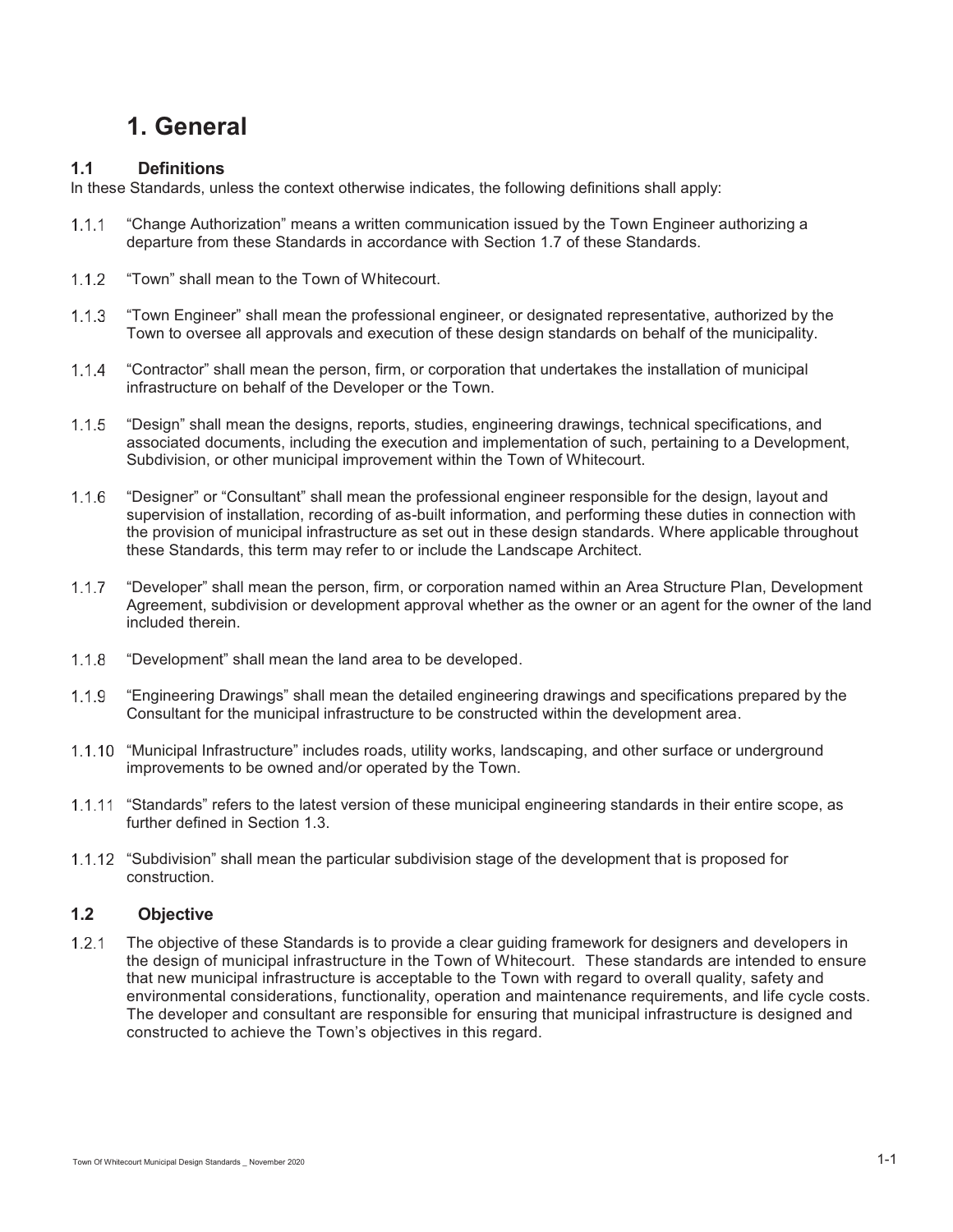# **1.3 Scope**

- These Standards apply to the design and installation of all municipal infrastructure within the Town of Whitecourt.
- These Standards do not cover the detailed design or installation of street lighting, power, gas, telecommunication, or other 3<sup>rd</sup> party utilities, but do include the general Town requirements as it relates to their infrastructure as well as the requirement to coordinate with these various companies.
- The Engineering Standard Drawings, and all other appendices, shall form a part of these Standards. Engineering Standard Drawings can be found in Appendix A of these Standards.

#### **1.4 Interpretation**

- 1.4.1 The Town reserves the right to make the final decision regarding the interpretation of the intent of these Standards.
- These standards are not specifications and should not be treated as such.

#### **1.5 Use of These Standards**

- These Standards define the minimum acceptable requirements to be satisfied in the planning, design, and construction of municipal infrastructure within the Town of Whitecourt. The Town reserves the right to impose more stringent planning, design, and/or construction criteria as appropriate.
- $1.5.2$ The Town's acceptance of the design covers only compliance of the design with respect to these Standards and is not a warranty of the design.
- 1.5.3 Notwithstanding the requirements of these Standards, the Developer and Consultant shall remain fully responsible for the Design.
- Where a departure from these Standards might achieve a better design with regard to infrastructure quality, safety and environmental considerations, functionality, operation and maintenance requirements, or life cycle costs, the Consultant is encouraged to present a change proposal to the Town in accordance with Section 1.7 of this section.

#### **1.6 Revisions to these Standards**

 The Town reserves the right to alter, revise, or update the Standards from time to time based on new or improved knowledge or innovations. Any such changes will be established following reasonable notice to designers and developers.

#### **1.7 Proposed Changes and Items Not Covered**

- 1.7.1 Where the Designer is inclined to use a Design which differs from these Standards or which is not covered by these Standards, the Designer may apply to the Town to review the Design.
- The Town will review requests to revise these Standards, provided such requests are submitted using the Standards Revision Request Form attached in Appendix B. The revision request process is described in more detail on the second page of the form.
- 1.7.3 The Town will review such change proposals on a case-by-case basis.
- The Designer must provide a detailed proposal describing the Design to the Town for review. The proposal must be prepared, signed, and sealed by a professional engineer, landscape architect, architect, or other industry professional, as applicable to the Design.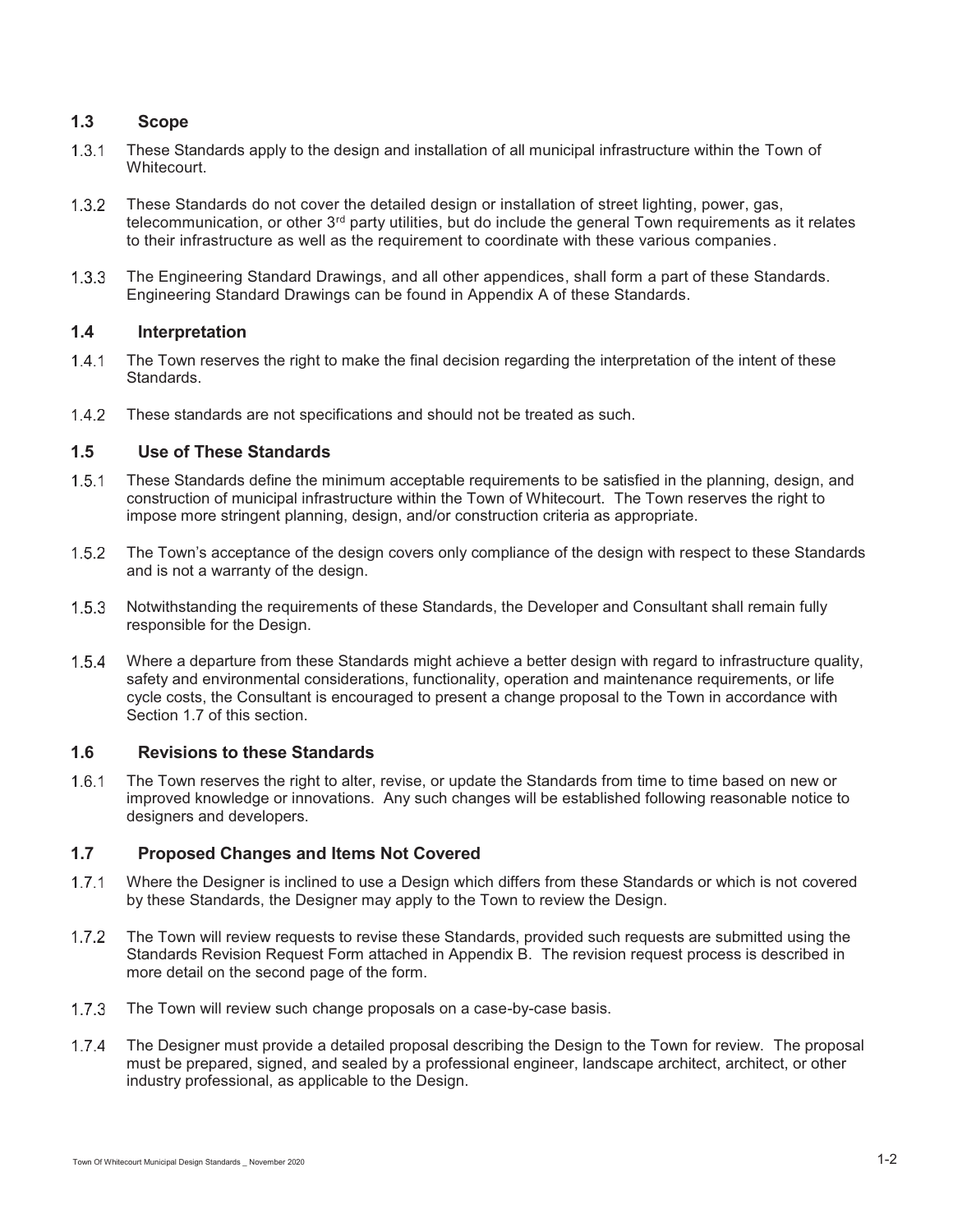- 1.7.5 The proposal shall include sufficient detail regarding the proposed method or material to be used in the Design, including justification with respect to the impact on infrastructure quality, safety and environmental considerations, functionality, operation and maintenance requirements, and life cycle costs. The Town may request additional information as required to make an informed decision regarding the proposed design.
- 1.7.6 No departure from these Standards shall be permitted except with written authorization of the Town Engineer. A change authorization shall be issued recording any such revision.
- 1.7.7 A Change Authorization is only valid for the Development or Subdivision under consideration.
- 1.7.8 Notwithstanding review and acceptance of any such proposal by the Town Engineer, the Developer and Consultant shall remain fully responsible for the Design.

#### **1.8 Requirements by Other Authorities**

- 1.8.1 It is the responsibility of the designer to ensure the design conforms to all applicable statutes, laws, bylaws, regulations, ordinances, orders, directives, permits, licenses and requirements of governmental or other public authorities having jurisdiction, and all amendments thereto.
- Wherever the standards of other authorities are referred to in these Standards, the current edition of such standards shall apply.
- Where two or more applicable standards govern the design, the more restrictive shall apply.

#### **1.9 Area Structure Plan – Detailed Requirements**

The technical report for an Area Structure Plan must include all information outlined in the Town's Municipal Development Plan and as follows:

1.9.1 All area structure plans must describe:

The sequence of development proposed for the area;

The land uses proposed for the area, either generally or with respect to specific parts of the area;

The density of population proposed for the area either generally or with respect to specific parts of the area, and;

The general location of major transportation routes and public utilities.

 The technical report may be required to include the following information regarding proposed municipal infrastructure under the Area Structure Plan: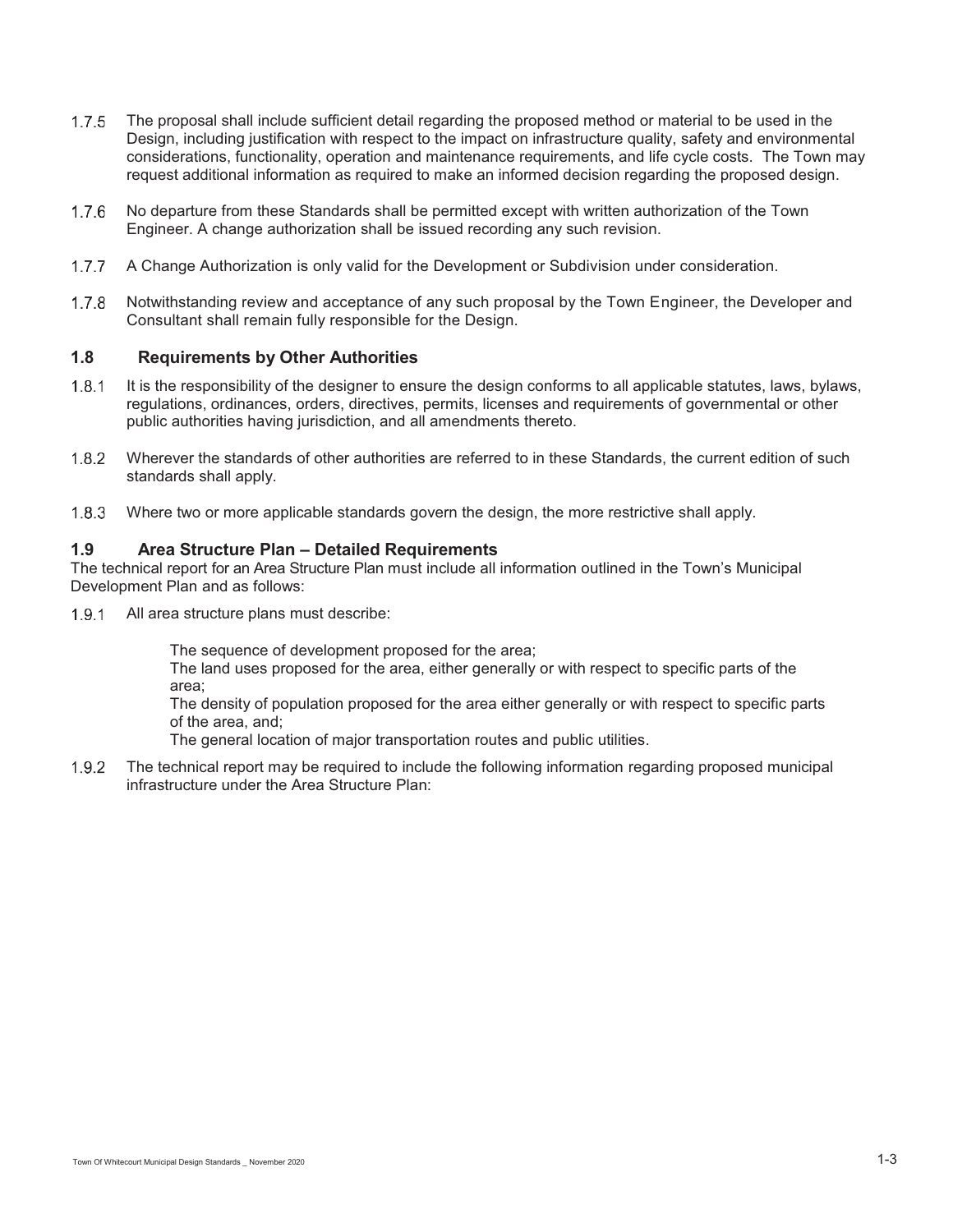#### 1.9.2.1 Transportation Systems

- a.) Land use and expected trip generation;
- b.) A Transportation Impact Assessment (TIA), signed and sealed by professional engineer, must be included for all developments that will result in greater than 100 peak hour trips generated;
- c.) Conceptual plan showing the location of all roads within the development;
- d.) Classification of all proposed roads (i.e. arterial, collector, or local);
- e.) Identification of truck routes and dangerous goods routes;
- f.) Identification of all intersections which may require signals and the trigger points where these shall be required;
- g.) Assessment of any special crossing requirements for vehicular, rail, and pedestrian traffic;
- h.) Alignment of proposed pedestrian, bicycle corridors, circulation routes and other active modes of transportation. This includes multi-use trail systems.
- i.) Alignment of any proposed transit routes;
- j.) Detailed description of the phasing of the development noting trigger points when transportation facilities or upgrades shall be required:
- k.) Description of any impacts of the proposed development on existing infrastructure and any proposed measures intended to offset negative impacts on such existing infrastructure; and
- l.) Description of any noise impacts to the proposed development from arterial roads and any proposed measures intended to mitigate such impacts.

The Town may request additional analysis for area structure plans featuring high traffic generation land uses and developments within areas of the Town with limited capacity for increased traffic volumes.

#### 1.9.2.2 Water Distribution Systems

- a.) Land use, expected peak demands, and fire flow requirements;
- b.) Conceptual servicing plan showing the approximate location and sizing of major water mains, and any other significant water distribution facilities;
- c.) Definition of the pressure zone to be used for the development with delineation of pressure zone limits where more than one pressure zone may apply to the development;
- d.) Detailed description of the phasing of the development noting trigger points when water distribution facilities or upgrades shall be required; and
- e.) Description of any impacts of the proposed development on existing infrastructure and any proposed measures intended to offset negative impacts, including capacity limitations, on such existing infrastructure.

The Town may request that the technical report include a computer network analysis for the proposed water distribution system.

#### 1.9.2.3 Wastewater Collection Systems

- a.) Land use and sewage generation rates;
- b.) Expected peak flows and design flows;
- c.) Conceptual servicing plan showing the approximate location and sizing of major sewer mains, lift stations, and any other significant wastewater collection system infrastructure;
- d.) Detailed description of the phasing of the development noting trigger points when wastewater facilities or upgrades shall be required; and.
- e.) Description of any impacts of the proposed development on downstream infrastructure and any proposed measures intended to offset negative impacts, including capacity limitations, on such downstream infrastructure.

The Town may request that the technical report include a computer analysis for the proposed wastewater collection system.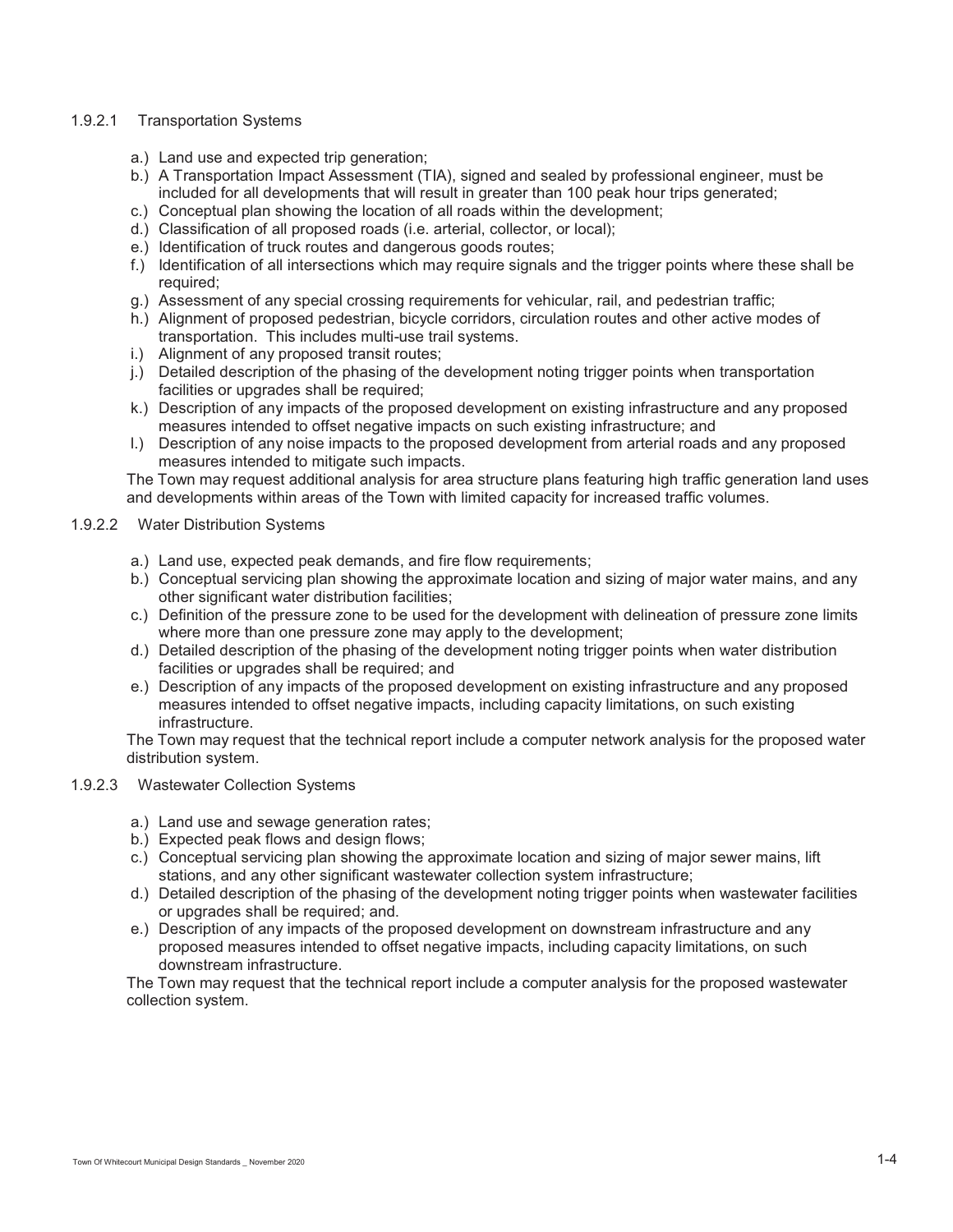#### 1.9.2.4 Stormwater Management Systems

- a.) Definition of the general catchment areas;
- b.) Pre-development peak runoff flows and volumes, including all inflow and outflow points in the area;
- c.) Post-development rate shall be controlled to pre-development values, or no greater than 2.5 L /sec/ha;
- d.) Conceptual overland drainage plan illustrating flow routes and trapped low points within the proposed Development and clearly demonstrating the continuity of flow from upstream developments through the Development;
- e.) Conceptual servicing plan showing the approximate location and sizing of major sewer mains, stormwater management facilities, storm outfalls, and any other significant stormwater management system infrastructure;
- f.) Approximate alignment of proposed trunk sewers;
- g.) Approximate location of storm ponds and corresponding storage volumes;
- h.) Proposed connection locations to downstream major and minor drainage systems, including proposed release characteristics at each connection compared to pre- development characteristics;
- i.) If the site is near any river, creek, watercourse, or wetland, a plan of the floodplain and a letter providing recommendations to limit the risk of flooding must be included;
- j.) Detailed description of the phasing of the development such that the identified peak release rates are not exceeded at any time. This should include trigger points at which various stormwater facilities or upgrades shall be required;
- k.) Description of any impacts of the proposed development on downstream infrastructure and any proposed measures intended to offset negative impacts, including capacity limitations, on such downstream infrastructure; and
- l.) A map or detailed description of the major drainage system flow route from the development boundary to the major drainage system outlet. Such outlets are typically considered as the nearest water body or natural channel where storm runoff from the development would discharge.

The Town may request that the technical report include a computer analysis for the proposed stormwater management system.

- 1.9.2.5 Landscaping/Open Space Design
	- a.) Conceptual landscape plan for the Development;
	- b.) Location and route for any trail systems through the Development;
	- c.) Location and conceptual details of entryway features; and
	- d.) Approximate location and details of any proposed fencing, berming retaining walls, decorative pavements, or other significant landscaping features that may reduce conflicts between residential and proposed new land use.
	- e.) Retention of existing vegetation.
	- f.) Identification of parks, schools and recreation facilities.
	- g.) Provision for future linkages with existing developments.
	- h.) Integration of land use with existing natural environment.
	- i.) Identify locations of proposed environmental reserve (ER) and/or municipal reserve (MR).
	- j.) Integration of stormwater management facility with the open space plan including plantings, seeding and access for maintenance.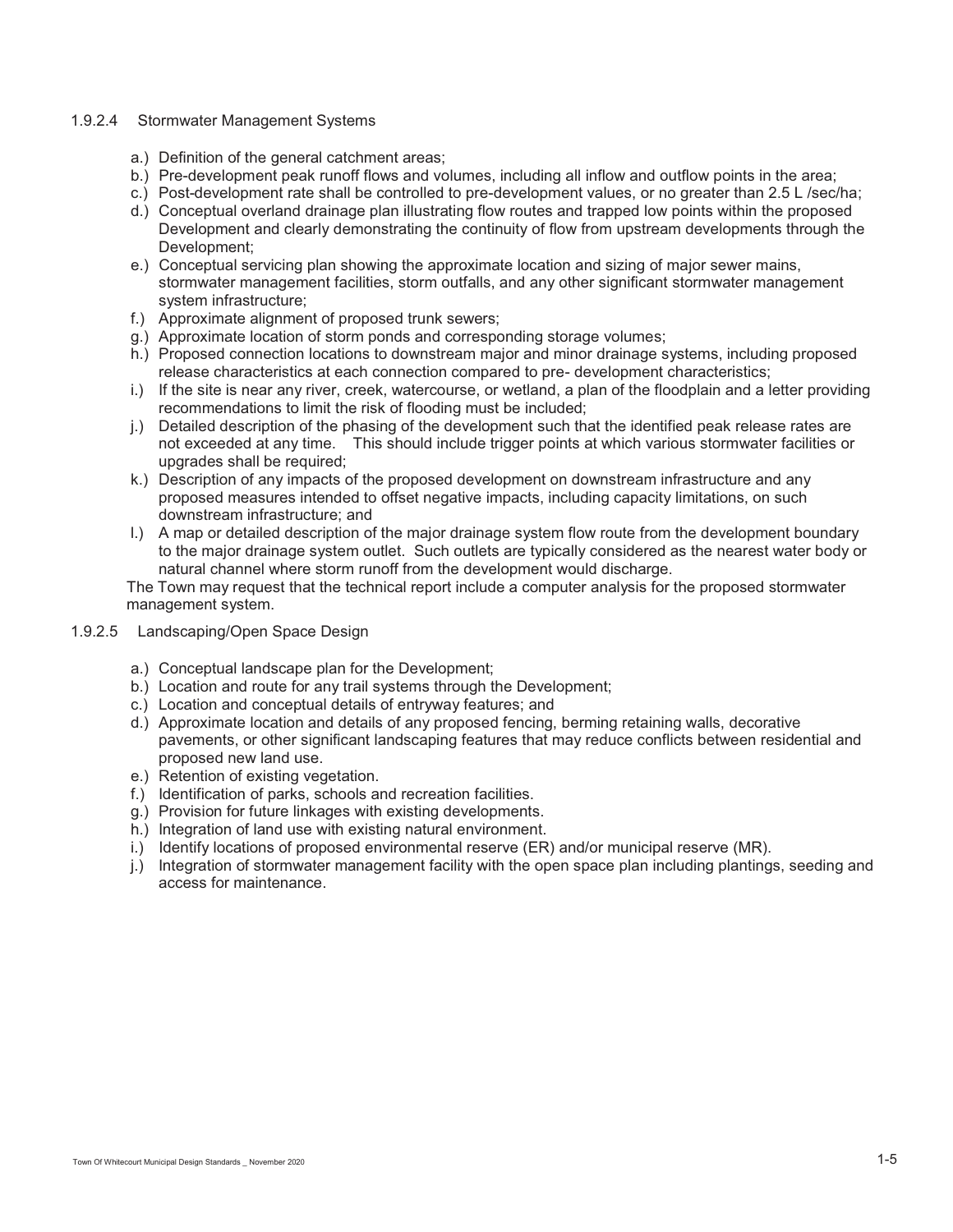# **1.10 Development/Servicing Agreement Requirements**

All new infrastructure that will come under the ownership of the Town will require a Development and/or Servicing Agreement. To commence preparation of a Development/Servicing Agreement, the Developer must have an approved subdivision/development permit for the proposed area, an approved engineering design, and full cost estimates for the proposed infrastructure to come under the ownership of the Town.

The Town reserves the right to require the Developer to construct or pay for an improvement with an excess capacity to accommodate future developments that may connect to the system. In these situations, the Town may endeavour to provide for reimbursement to the Developer of the cost incurred, or payment made in respect of the excess capacity, together with reasonable interest at the time of future connection to the constructed system(s). The Town shall only be responsible to the Developer for any excess capacity reimbursement actually collected by it, and the Town does not guarantee such collection.

The Developer shall be responsible to pay any excess capacity reimbursements for any previously installed oversizing or constructed infrastructure that benefits their proposed development area.

Information required for these development/servicing agreements may include:

1.10.1.1 Geotechnical Report

The geotechnical report for the subdivision shall contain all required review and analysis to meet the requirements of the applicable sections of these Standards. The report shall include, but may not necessarily be limited to, the following information:

- a.) Summary of the field drilling program;
- b.) Summary of laboratory testing;
- c.) Site description with details regarding the surface, subsurface, and groundwater conditions, and frost action;
- d.) Soil alkalinity and resistivity test results with recommendations regarding the type of concrete to be used and any corrosion protection that might be required;
- e.) Identification of areas with high groundwater tables;
- f.) Estimated weeping tile flow rates;
- g.) Recommendations for pavement structure construction based on geotechnical conditions. This must include information regarding CBR values, design traffic loading volumes, and pavement design life;
- h.) Recommendations for any necessary berm construction;
- i.) Recommendations for stormwater management facility construction;
- j.) Recommendations with respect to any geotechnical conditions in the area that impact design, construction, and/or maintenance of the proposed municipal infrastructure;
- k.) Identification of areas requiring special design/construction considerations;
- l.) Delineation of any contaminated sites within the area with recommended procedures for any site remediation to be completed, including copies of any contaminated site assessments;
- m.) Top of bank setbacks for areas adjacent to creeks, watercourses, or ravines; and
- n.) Slope stability analysis and requirements for stabilization.

These must be reflected on the drawings may be required to be registered as caveats on applicable land titles.

## 1.10.1.2 Transportation System

- a.) Calculated trip generation rates and identification of the ultimate number of dwelling units served at each road link and intersection;
- b.) Identification of truck routes and dangerous goods routes and description of any special measures in the Design to address these routes;
- c.) Identification of all intersections to be signalized, with proposed timings and identification of intersections which may require signals in the future and the trigger points where these shall be required;
- d.) Description of any special crossing designs for vehicular, rail, wildlife, and pedestrian traffic;
- e.) Identification and discussion of transit routes and proposed transit stop locations through the Subdivision;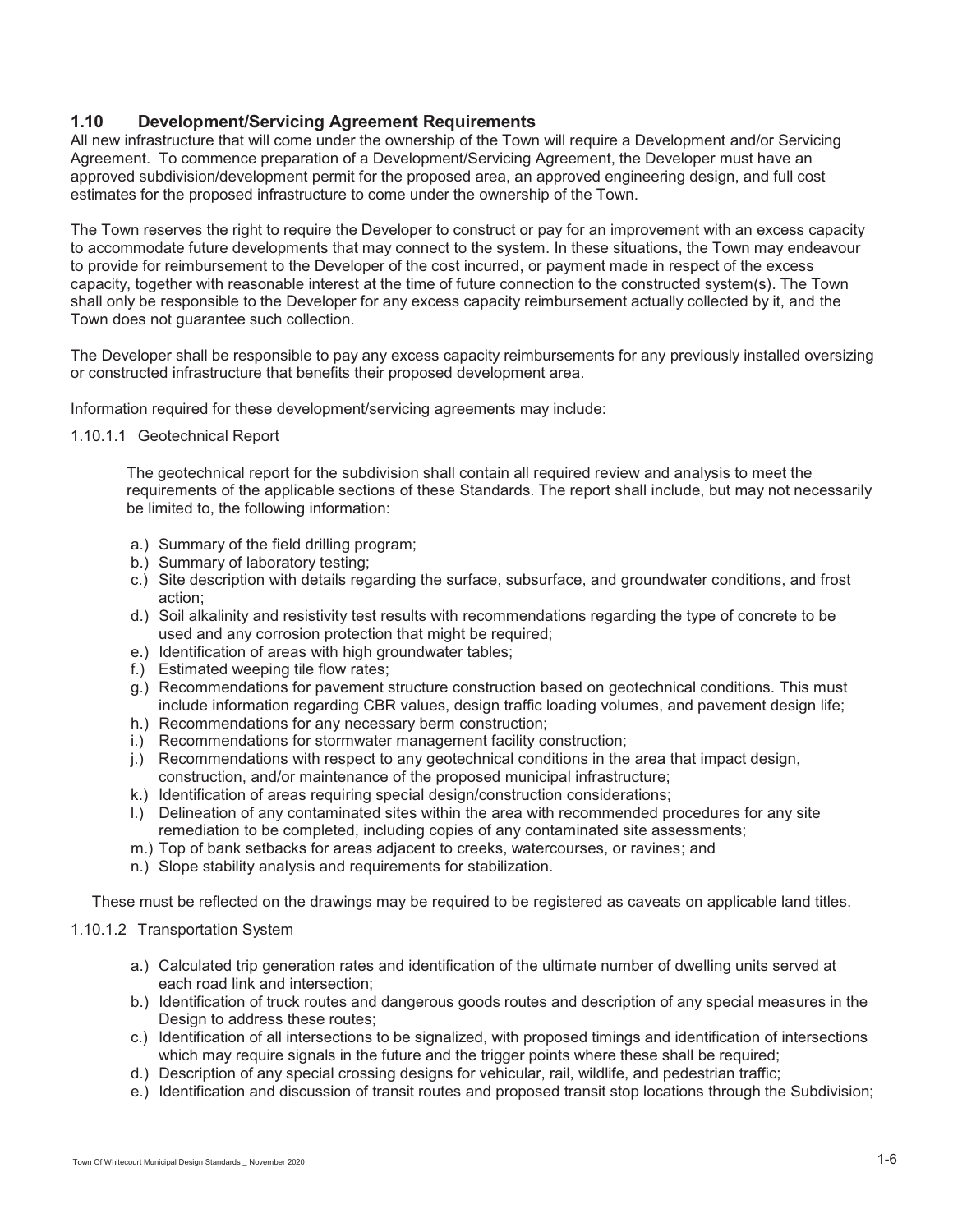- f.) Description of any impacts of the Subdivision on existing infrastructure and any measures to be completed to offset the negative impacts on such existing infrastructure;
- g.) Description of the pavement design;
- h.) Description and details regarding any temporary roadways or accesses required for regular and emergency traffic during the construction and phasing of the development;
- i.) Description and details on any traffic calming measures;
- j.) Noise Impact Assessment, signed and sealed by a professional engineer, where applicable;
- k.) Description and details on any noise attenuation infrastructure;
- l.) Description of any special materials or methods required for construction; and
- m.) Description of quality control testing and inspection to be instituted during and following construction.

#### 1.10.1.3 Water Distribution System

- a.) Population calculations;
- b.) Average and peak demand calculations;
- c.) Hydrant flow test results;
- d.) Fire flow calculations and a water network analysis which demonstrates that necessary fire flows will be maintained throughout all stages of the Development;
- e.) Detailed hydraulic calculations;
- f.) Description of pressure zone(s) and any required pressure relief infrastructure;
- g.) Criteria and results summaries for any computer simulation models;
- h.) Pipe design calculations;
- i.) Description of any special materials or methods required for construction; and
- j.) Description of quality control testing and inspection to be instituted during and following construction.

#### 1.10.1.4 Wastewater Collection System

- a.) Population calculations;
- b.) Average and peak flow calculations;
- c.) Inflow/infiltration calculations;
- d.) Detailed hydraulic calculations;
- e.) Description and details of any required lift stations and force mains;
- f.) Criteria and results summaries from any computer simulation models;
- g.) Pipe design calculations;
- h.) Description of any special materials or methods required for construction; and
- i.) Description of quality control testing and inspection to be instituted during and following construction.

#### 1.10.1.5 Stormwater Management System

- a.) Design flow calculations for minor and major systems;
- b.) Description of the stormwater management system demonstrating that peak release rates from the development are below defined limits;
- c.) Detailed hydraulic calculations;
- d.) Description and details of any required lift stations and force mains;
- e.) Criteria and results summaries from any computer simulation models;
- f.) Pipe design calculations;
- g.) Analysis of the capacity and characteristics of the downstream receiving drainage course and identification of any measures to be completed to prevent downstream flooding and/or for erosion and sediment control;
- h.) Details and calculations for major system conveyance infrastructure;
- i.) Expected flow depths and velocities for critical locations within the development's stormwater management system (i.e. major system conveyance infrastructure, inlets, outlets, overflows, and outfalls);
- j.) Lot grading plan and landscape design as related to the drainage plan;
- k.) Details regarding any interim stormwater management system infrastructure and protective measures required, including sediment and erosion controls, during the construction and phasing of the Development;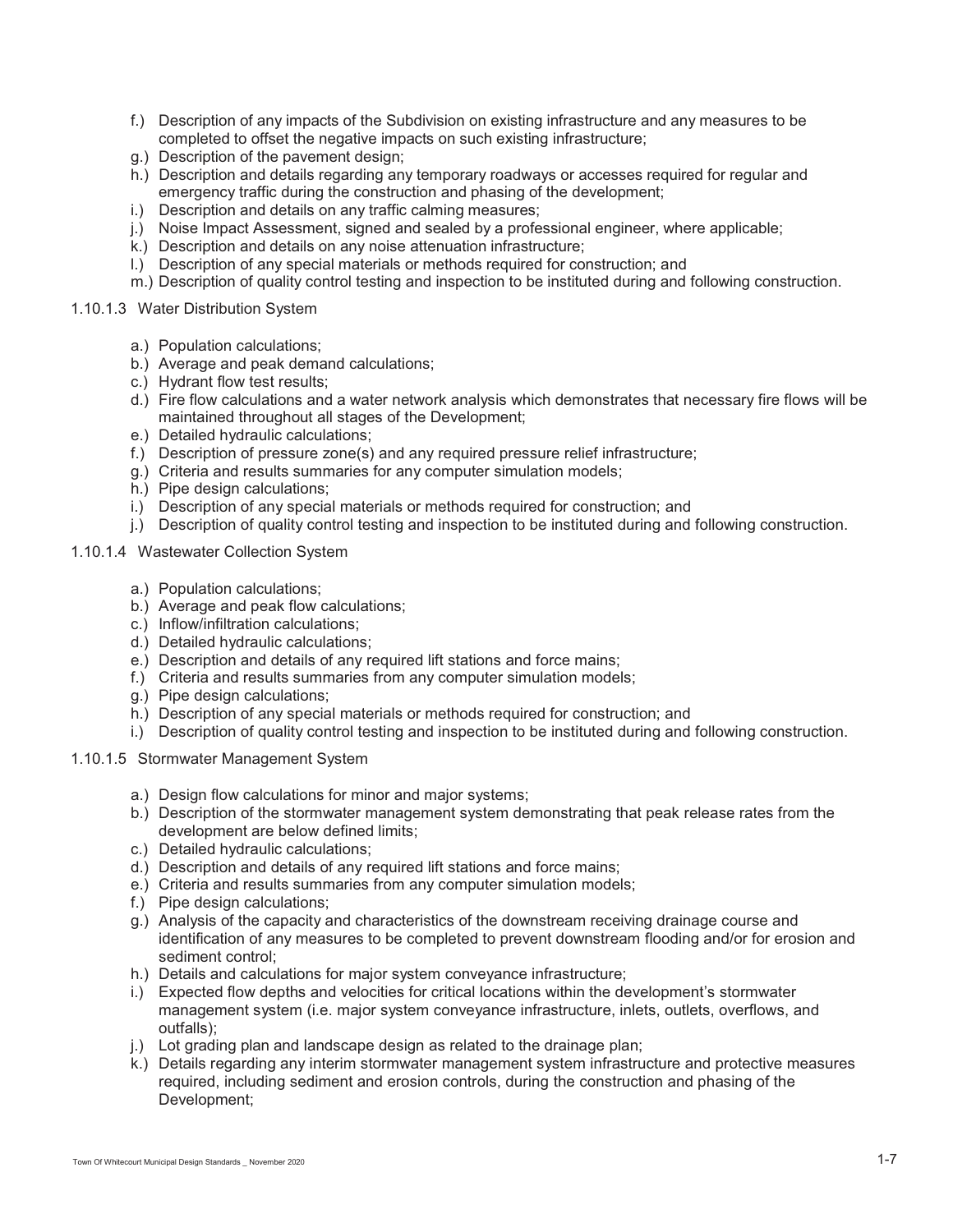- l.) Detailed description of the design of any stormwater management facilities including details on extent, depth, volume, and duration of ponding in stormwater management facilities, orifice sizing, and trapped low points including a description of how the storage provided by such corresponds to the requirements of the drainage plan for the Development;
- m.) Stormwater quality control BMP infrastructure design calculations;
- n.) Storm outfall design details;
- o.) Description of any special materials or methods required for construction; and
- p.) Description of quality control testing and inspection to be instituted during and following construction.

#### 1.10.1.6 Public Lands

- a.) Identify parks, schools and recreation facilities.
- b.) Identify MR lands, ER lands, buffer strips and walkways.
- c.) Consideration for recreation facilities.

All road, utilities and or drainage rights of way, easements, reserves, and/or public utility lots required shall be noted and registered at land titles.

- 1.10.1.7 Erosion and Sediment Control Plan
	- a.) An erosion and sediment control plan may be required to define all procedures to be undertaken to control such during construction.
	- b.) All water discharged, by gravity flow or pumping, to a watercourse or to storm sewer conveyance infrastructure must be filtered or treated in accordance with suitable best management practices (BMPs) prior to release.
	- c.) The plan should detail the BMPs to be employed, including both temporary and permanent measures.
	- d.) The Developer shall be responsible for ensuring the erosion and sediment control plan is fully implemented during construction and meets all current regulations and best practices.

# **1.11 Design Review Process**

- The full design complete with all necessary supporting documentation, must be provided to the Town for review following subdivision/development approval and prior to subdivision registration.
- The Development/Servicing Agreement may not be issued until all required submissions have been reviewed and accepted by the Town.
- 1.11.3 Incomplete submissions, submissions with excessive errors, or submissions lacking appropriate authentication or endorsement, as determined by the Town, may be rejected and returned by the Town without review.
- 1.11.4 If the design submission process requires in excess of 3 Town reviews, the Town reserves the right to charge the Developer for any further reviews required to obtain an approved engineering design. Any charges for additional reviews shall be paid in full prior the Town undertaking the review.
- 1.11.5 The Developer will be required to pay for any  $3<sup>rd</sup>$  party specialists required by the Town to review any components of the submitted design outside of the Town's expertise.
- 1.11.6 Review by the Town is for the sole purpose of ascertaining conformance with the Municipal Engineering Standards (current edition). This review shall not constitute the Town's approval of the Design, nor relieve the Designer of responsibility for errors or omissions in the submittal or of responsibility for meeting all requirements of the Standards.
- 1.11.7 The Designer shall make any changes to the submission which the Town may require, consistent with the Municipal Engineering Standards, and resubmit unless otherwise directed by the Town. When resubmitting, the Designer shall notify the Town in writing of any revisions made by the Designer other than those requested by the Town, in the Town's previous review.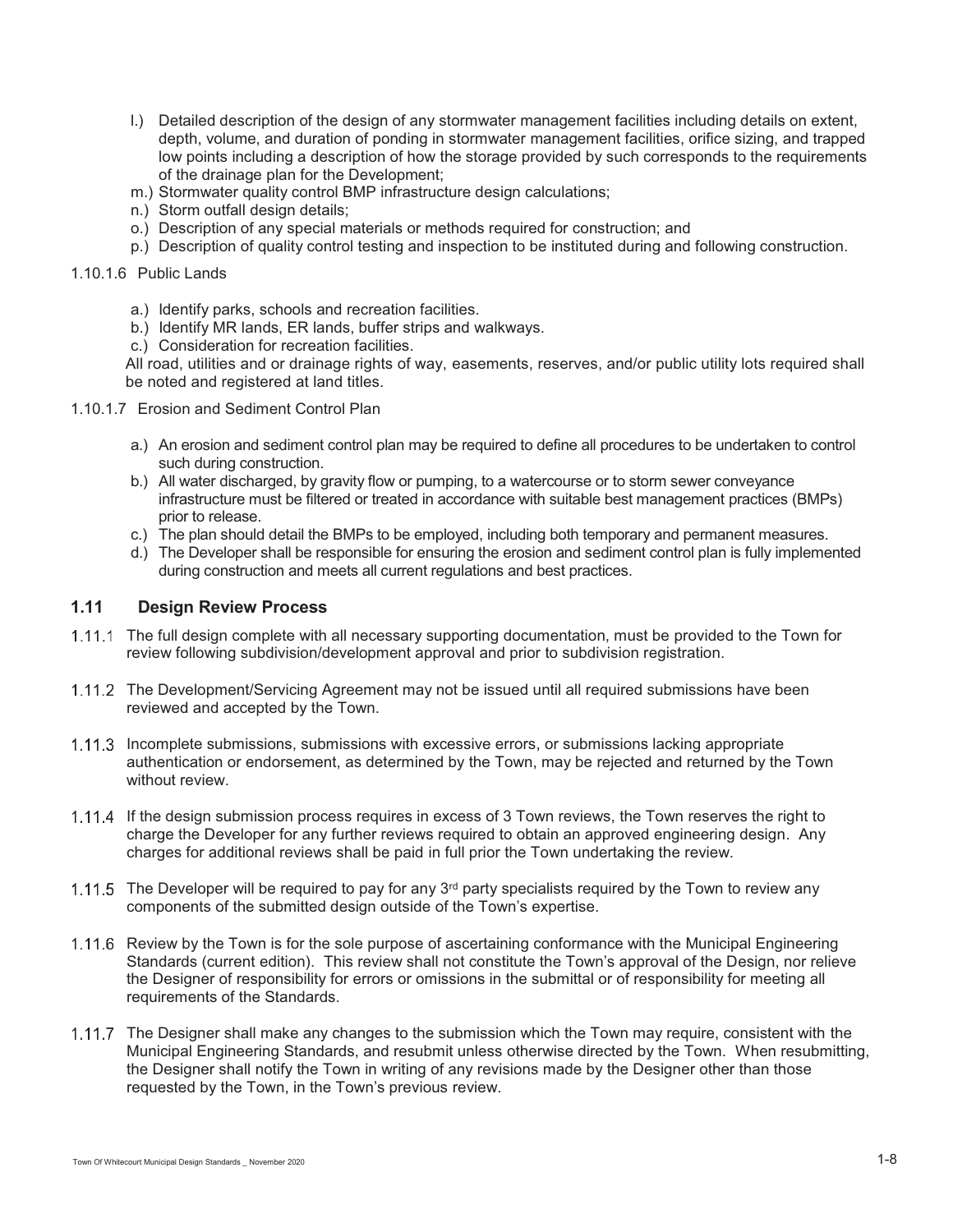1.11.8 The Developer shall not proceed with construction until the Town has approved the full design and executed a Development/Servicing Agreement for the Subdivision.

# **1.12 Design Revisions After Approval Issued**

- 1.12.1 If, for any reason, it becomes necessary to revise the Design after the Town approval has been issued, the Designer shall obtain the Town's acceptance of such revision prior to construction proceeding in accordance with the revision. An Appendix B-3 form is to be filled out in full and submitted to the Town for review.
- 1.12.2 Construction of the proposed revision shall not proceed until the Town has issued written acceptance of the revision.

## **1.13 Easements**

- 1.13.1 The Developer shall be responsible for securing all the necessary easements and rights of ways for any constructed utilities and infrastructure not located within a road right-of-way or utility lot.
- All permanent easements shall be registered no later than at time of registration of subdivision.

# **1.14 Crossing Agreements**

- Where a crossing of gas or oil pipelines, power transmission lines, railway, or other private utility is required by a Design, the Developer shall be responsible for securing and coordinating the crossing agreement and all associated approvals with the necessary authorities.
- The Developer shall be responsible to comply with all terms and conditions of any crossing agreement and associated approvals.
- 1.14.3 Prior to application to the Town for a construction completion certificate for municipal infrastructure subject to a crossing agreement, the Developer shall apply to the Town and the crossing agreement authority to have the crossing agreement transferred to the Town's name. The construction completion certificate shall not be issued until all applicable crossing agreements are transferred to the Town.

# **1.15 Control Markers and Legal Pins**

- 1.15.1 Existing Control Markers
	- a.) Every effort shall be made to protect existing markers.
	- b.) The Developer shall be responsible for replacing any markers which are disturbed, destroyed, or missing, at the Developer's sole expense. Markers are to be replaced only by a licensed legal surveyor.
- 1.15.2 Alberta Survey Control Markers
	- a.) The Developer shall provide additional markers as required for the Development.
	- b.) Markers shall have a maximum spacing of 500 m with a minimum of two other markers within clear view.
- 1.15.3 Legal Pins
	- a.) The Developer shall hire a licensed legal surveyor to install legal pins through the Development.
	- b.) Legal pins shall be installed prior to installation of buried utilities.
	- c.) The Developer shall be responsible for replacing any markers or legal pins which are disturbed, destroyed, or missing. Legal pins are to be replaced only by a licensed legal surveyor, at the Developer's sole expense. The Town will not issue the Final Acceptance Certificate until this is completed.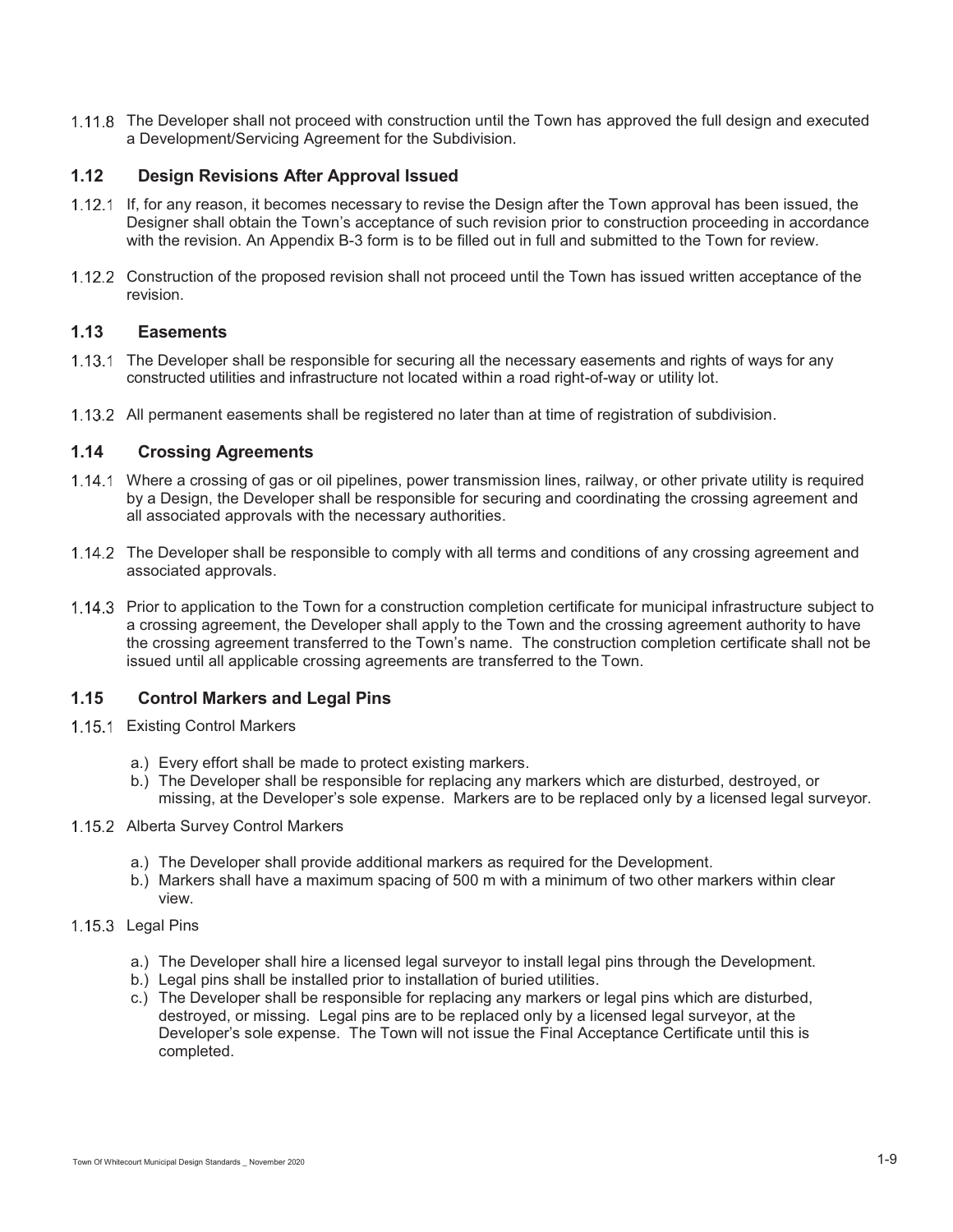## **1.16 Construction**

- 1.16.1 A copy of all Town approved construction drawings, construction specifications, and applicable supporting documentation shall be maintained at the construction site during construction.
- 1.16.2 It is the responsibility of the Developer and Consultant to ensure that all utility locates, approvals, and coordination with utility providers is complete prior to construction.
- 1.16.3 It is the responsibility of the Developer and Consultant to ensure proper notification is given to the Town prior to construction.
- Underground utilities shall not be permitted to operate as part of their respective existing utility systems until such utilities have been inspected and tested by the Contractor under witness of the Consultant, and accepted by the Town in writing. Only the Town may operate existing utility systems.
- 1.16.5 The Consultant shall be responsible for the layout and inspection of all municipal infrastructure to ensure conformance with the approved detailed engineering drawings, plans and specifications. The Consultant or their authorized representative shall conduct on-site regular inspections during construction and shall have an active presence during critical or sensitive times.
- 1.16.6 In addition to construction observation carried out by the Consultant, the Town will periodically review the work. Should the Town note any method or material being employed that is contrary to the accepted Design, the Town shall bring such to the attention of the Consultant. If remedial action is not taken to the satisfaction of the Town, the Town will issue a stop work order.
- 1.16.7 It shall be the responsibility of the Developer and Consultant to ensure that the Contractor successfully completes all necessary testing, to the satisfaction of the Town. The Consultant shall provide the Town with a written report acknowledging that all required testing has been successfully completed.
- Where the work of the Contractor fails to meet the specifications of the accepted Design, the Developer and Consultant shall be responsible to ensure such work is rectified and retested accordingly.
- Following construction completion, plan of record drawings must be prepared and submitted to the Town in accordance with Section 1.21 of these Municipal Engineering Standards prior to a construction completion certificate being issued.

# **1.17 Materials**

- 1.17.1 Only new materials shall be used in the construction of municipal infrastructure. Contractor to contact the Town forty-eight (48) hours prior to installation to inspect materials.
- 1.17.2 Any materials which are defective in manufacture or which are damaged prior to installation and acceptance by the Town shall be replaced by the Developer, at the Developer's sole expense.
- Where specific materials are outlined in these Municipal Engineering Standards, the Town shall consider applications for substitute products which can be considered comparable in terms of these Municipal Engineering Standards. Written request shall be submitted using the standard revision request form attached in Appendix B 4 and acceptance of such must be obtained from the Town before any substitution can be made.

## **1.18 Operation and Maintenance Manuals**

 Four (4) copies and one (1) digital copy of all applicable operation and maintenance manuals shall be provided to the Town prior to application to the Town for a construction completion certificate. The construction completion certificate shall not be issued until such documents are provided to the Town.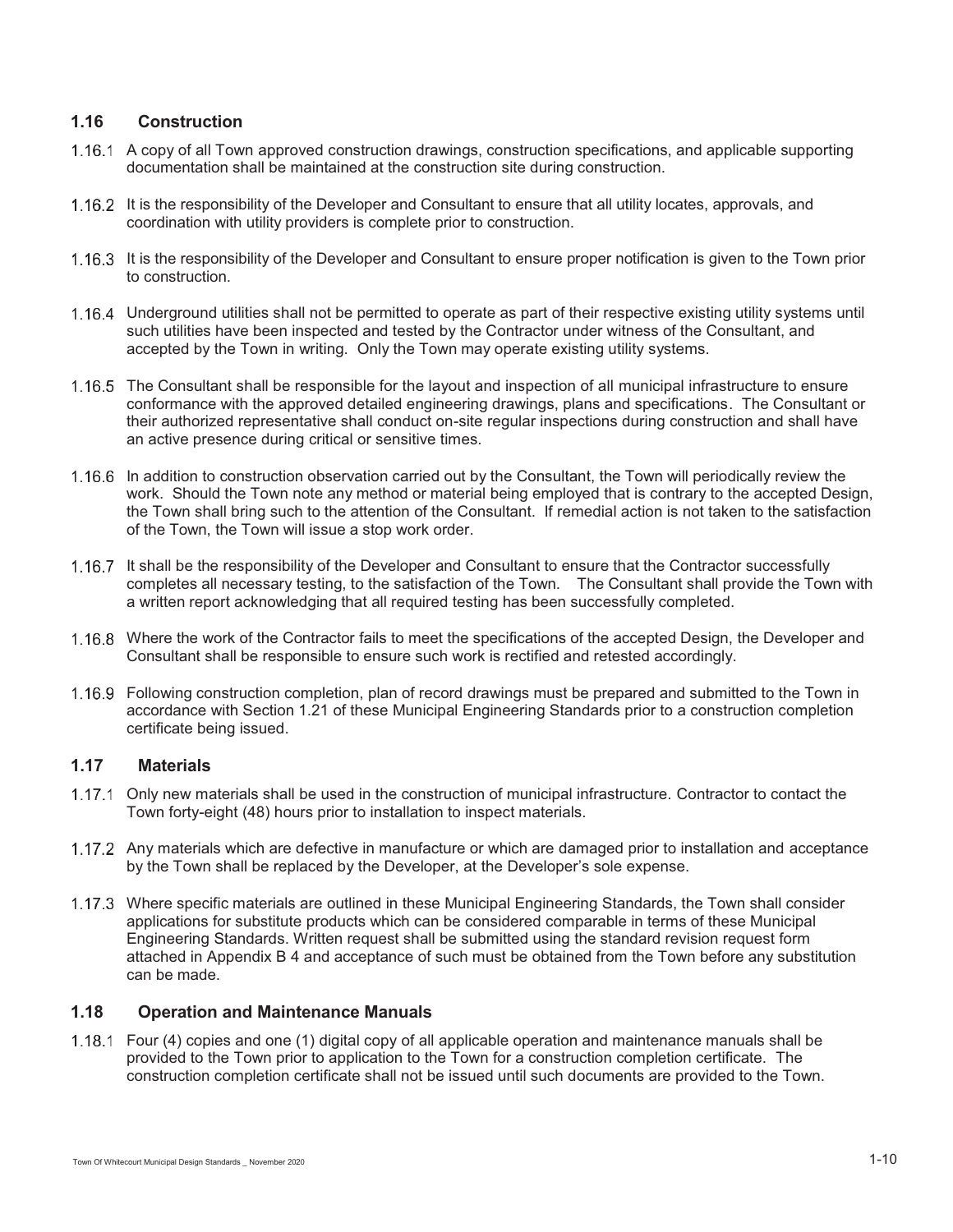1.18.2 Commissioning reports for various infrastructures shall be incorporated into the applicable operation and maintenance manuals.

# **1.19 Construction Completion Certificate**

- 1.19.1 Prior to applying to the Town for a Construction Completion Certificate (CCC) inspection, the Consultant shall fully inspect the work and ensure that the constructed infrastructure is complete, functional and fully commissioned in accordance with the accepted engineering drawings and these Municipal Engineering Standards.
- A CCC Request Form must be provided to the Town, complete with all necessary supporting documentation. A sample of the CCC Request Form is attached in Appendix B. More information regarding the CCC process is provided on the form.
- CCC inspections may be requested at any time. At the discretion of the Town of Whitecourt and weather permitting, site amenities can be inspected year round, provided snow cover, temperature, and other considerations do not prevent the ability to perform a thorough inspection. If an inspection occurs after October 15 of any year, additional warranty may be required as described in Appendix B.
- 1.19.4 Town reserves the right to refuse any CCC application where information is not provided as required or where substantial deficiencies exist.

## **1.20 Warranty**

- 1.20.1 The warranty period shall start upon the Town's issuance of the Construction Completion Certificate (CCC) and shall not expire until the Town has issued the Final Acceptance Certificate (FAC).
- The Developer shall be responsible to correct any defects or deficiencies in design, material, and/or installation that are noted during the warranty period.
- 1.20.3 A two (2) year warranty period shall apply to all infrastructure except where additional warranty has been agreed to or specified.
- 1.20.4 Trench Settlement During the Warranty Period
	- a.) During the Warranty Period, the Developer shall be responsible to replace materials and rectify all failures that occur as a result of settlement of trench backfill or collapse of trench walls.
	- b.) Trenches in which backfill settles shall be refilled with the specified backfill material. Paved or landscaped surfaces that are adjacent to trenches or on trench backfill, which fail during this period, shall be replaced or repaired in an acceptable manner.
	- c.) Replacement of materials and rectification of failures that occur as a result of settlement of trench backfill or collapse of trench walls, are entirely the responsibility of the Contractor and such repair work shall be done at the Contractor's expense.
	- d.) The Developer shall be responsible for extra road maintenance required as a result of trench settlement or disruption of surface drainage during the warranty period.

# **1.21 Plan of Record Drawings**

- Plan of record drawings shall include all the information specified in Section 2.0, updated to reflect how the Subdivision was actually constructed. All design information will be struck through and replaced with field verified construction data. This information will be shown in red text.
- Prior to issuance of the Construction Completion Certificate (CCC) submit three (3) full size printed sets of the plan of record drawings and digital drawing files to the Town for review. Digital files provided should include both AutoCAD files and PDF files for Town records.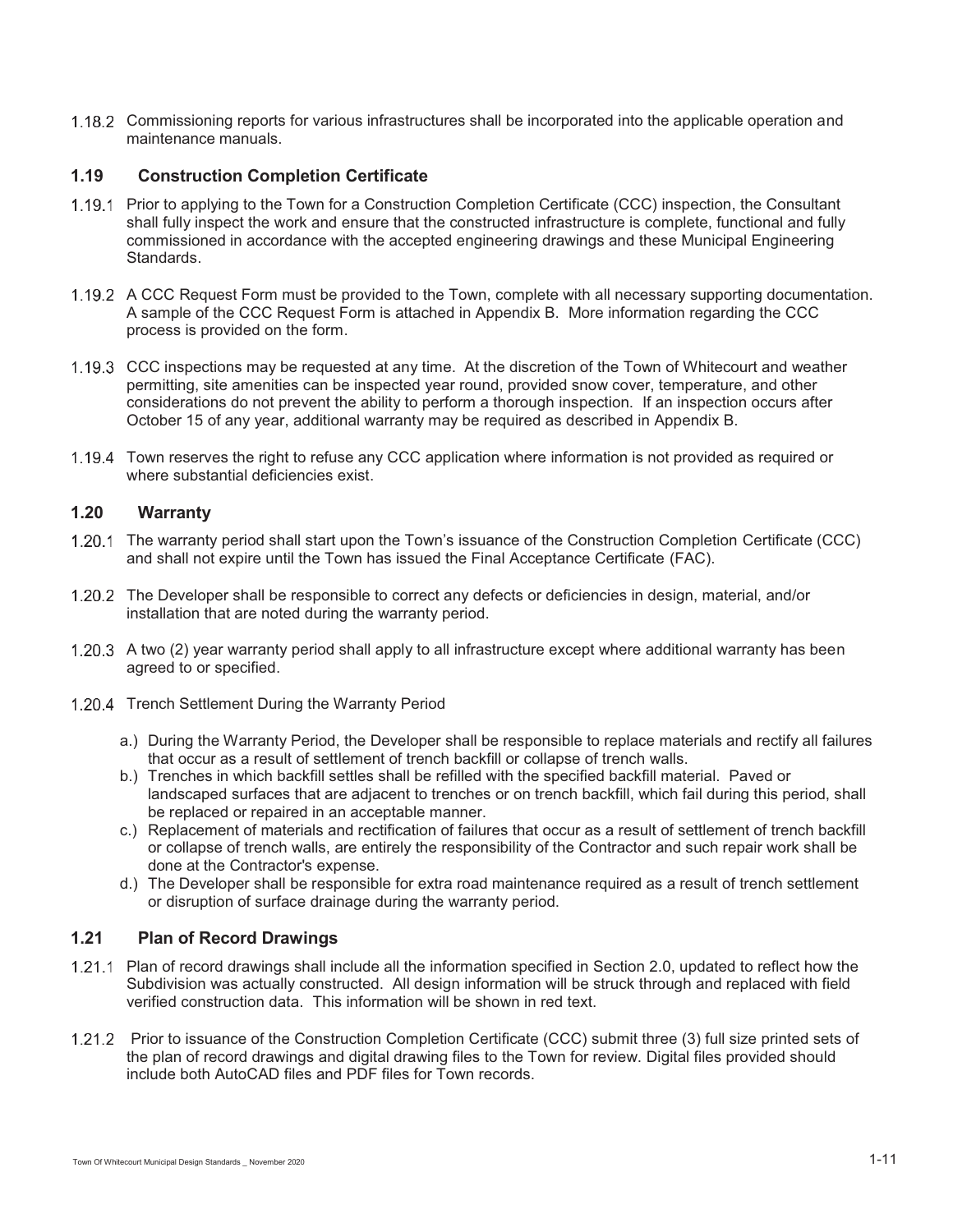- 1.21.3 The cover sheet shall include the following information:
	- a.) Date of construction completion;
	- b.) Date on which the plan of record information was updated;
	- c.) Signature and stamp of the professional engineer approving the drawing set;
	- d.) A table summarizing all underground utilities installed with information regarding pipe material, size, type, class, pressure rating, manufacturer, supplier, and applicable reference standard; and
	- e.) A table summarizing the following information:
		- i. Name of the contractor for wastewater collection system infrastructure construction with construction start and completion dates;
		- ii. Name of the contractor for stormwater management system infrastructure construction with construction start and completion dates;
		- iii. Name of the contractor for water distribution system infrastructure construction with construction start and completion dates;
		- iv. Name of the contractor for road infrastructure construction with construction start and completion dates;
		- v. Name of the contractor for sidewalk, curb, and gutter infrastructure construction with construction start and completion dates; and
		- vi. Name of the contractor for landscaping infrastructure construction with construction start and completion dates.
- 1.21.4 Plans shall identify property lots by their legal address and municipal address, as provided by the Town.
- 1.21.5 Should the Town, upon its review, note any errors, omissions, or discrepancies in the plan of record drawings, the drawings shall be returned to the Consultant with the Town's comments. The Town may also assign drawing numbers and asset numbers that must be reflected on the final plan of record drawing set. The Consultant shall correct the drawings and return to the Town for review. This process shall be repeated until the Town deems the plan of record drawings acceptable.
- 1.21.6 The FAC will not be issued by the Town until all applicable plan of record drawings have been reviewed and accepted by the Town.

## **1.22 Final Acceptance Certificate**

- 1.22.1 Prior to applying to the Town for a Final Acceptance Certificate (FAC), the Consultant shall fully inspect the work and ensure that the constructed infrastructure is free of defects or deficiencies in design, material, and/or installation.
- 1.22.2 Prepare and submit a FAC Request Form, complete with all necessary supporting documentation. A sample of the FAC Request Form is attached in Appendix B. More information regarding the FAC process is provided on the form.
- 1.22.3 The Town reserves the right to refuse any FAC application where information is not provided as required or where deficiencies exist.

## **1.23 Infill and Redevelopment Projects**

1.23.1 Applications for a development agreement and/or development permits for infill and redevelopment projects must be accompanied by a design report, lot grading plan, and overall utility plan.

## a.) Design Report

- i. A copy of the design report must be provided for the Town's review.
- ii. The report should define the methodology utilized by the Designer, demonstrate conformance of the Design with these Standards, and contain all pertinent information regarding the Design.
- iii. The report shall be signed and sealed by a professional engineer, licensed to practice in the Province of Alberta.